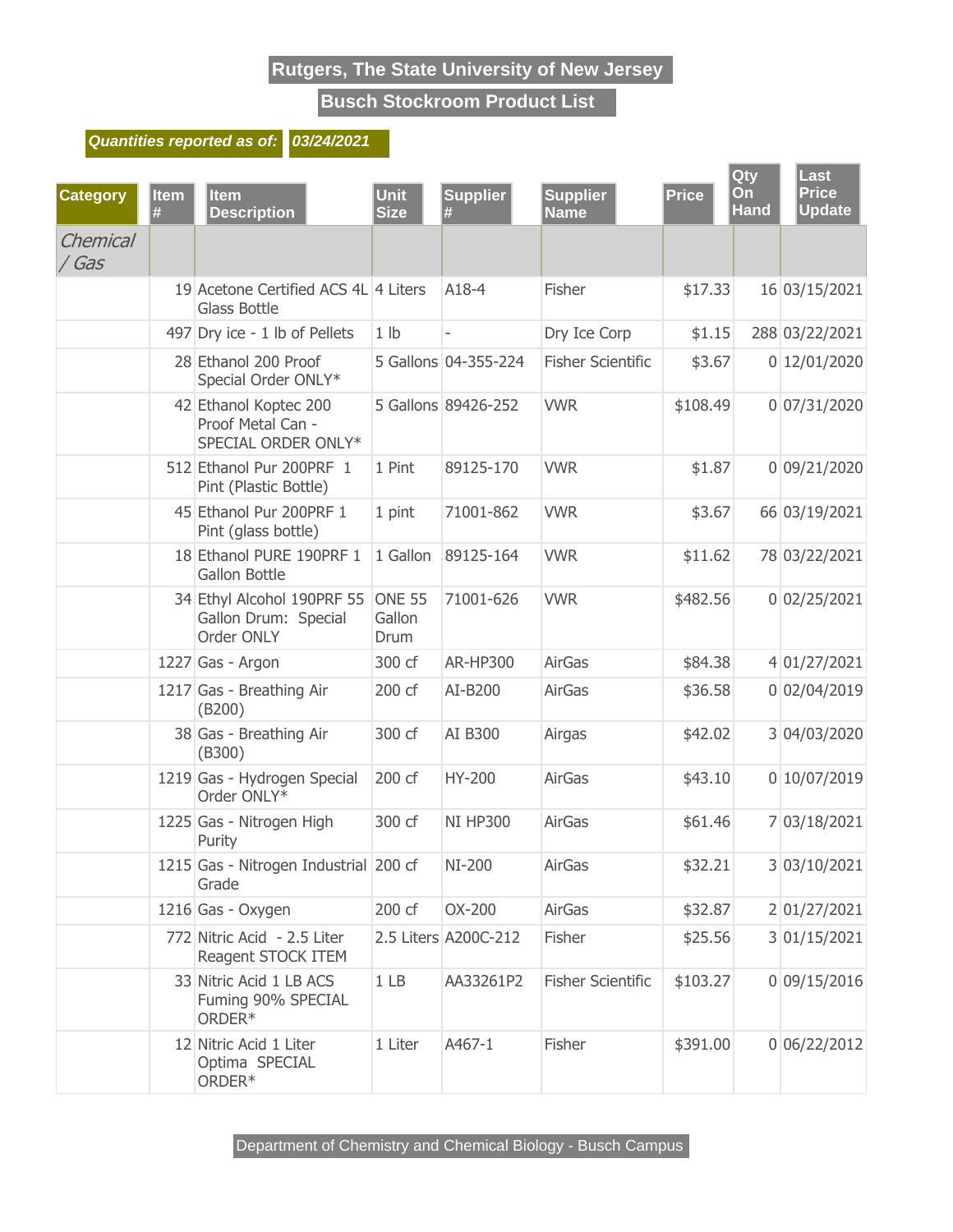**Busch Stockroom Product List**

#### **Quantities reported as of: 03/24/2021**

| <b>Category</b> | <b>Item</b><br># | <b>Item</b><br><b>Description</b>                                   | <b>Unit</b><br><b>Size</b> | <b>Supplier</b>        | <b>Supplier</b><br><b>Name</b> | <b>Price</b> | Qty<br>On<br><b>Hand</b> | Last<br><b>Price</b><br><b>Update</b> |
|-----------------|------------------|---------------------------------------------------------------------|----------------------------|------------------------|--------------------------------|--------------|--------------------------|---------------------------------------|
|                 |                  | 14 Nitric Acid 2.0 Liter<br>Aristar Ultra SPECIAL<br>ORDER*         | 2 Liters                   | 87003-658              | <b>VWR</b>                     | \$1,084.4    |                          | 0 08/28/2020                          |
|                 |                  | 30 Nitric Acid 2.5 Liter<br><b>Aristar Plus SPECIAL</b><br>ORDER*   |                            | 2.5 Liters 87003-261   | <b>VWR</b>                     | \$116.01     |                          | 0 12/16/2020                          |
|                 |                  | 9 Nitric Acid 2.5 Liter<br><b>Trace Metal SPECIAL</b><br>ORDER*     |                            | 2.5 Liters A509 212    | Fisher                         | \$140.42     |                          | 0 11/20/2012                          |
|                 |                  | 31 Nitric Acid 2.5L ACS<br>Reagent 70% SPECIAL<br>ORDER*            |                            | 2.5 Liters 438073-2.5L | Sigma Aldrich                  | \$61.30      |                          | 0 01/11/2016                          |
|                 |                  | 13 Nitric Acid 250ML<br>Optima SPECIAL<br>ORDER*                    | 250ML                      | A467250                | Fisher                         | \$297.34     |                          | 0 09/11/2012                          |
|                 |                  | 32 Nitric Acid 400ml<br><b>Fuming Cert ACS</b><br>SPECIAL ORDER*    | 400ML                      | A202400                | <b>Fisher Scientific</b>       | \$158.41     |                          | 0 02/23/2016                          |
|                 |                  | 35 Nitric Acid 500ML<br><b>Certified ACS Plus</b><br>SPECIAL ORDER* | 500ML                      | A200S-500              | <b>Fisher Scientific</b>       | \$40.50      |                          | 0 05/31/2016                          |
|                 |                  | 8 Nitric Acid 500ml Optima 500ML<br>SPECIAL ORDER*                  |                            | A467 500               | Fisher                         | \$208.37     |                          | 0 12/03/2010                          |
|                 |                  | 17 Nitric Acid 500ml Trace<br>Metal SPECIAL ORDER*                  | 500ML                      | A509-P500              | Fisher                         | \$90.29      |                          | 0 01/17/2014                          |
|                 |                  | 37 Nitric-15N Acid (approx.<br>10N aqueous sol) -<br>SPECIAL ORDER  | 1 Gram                     | 609323-1G              | Sigma Aldrich                  | \$137.76     |                          | 0 05/25/2018                          |
|                 |                  | 29 Nitrogen - Liquid (240<br>Liter Dewars)                          | 1 Liter                    | 240LT22                | Airgas East                    | \$1.00       |                          | 240 03/24/2021                        |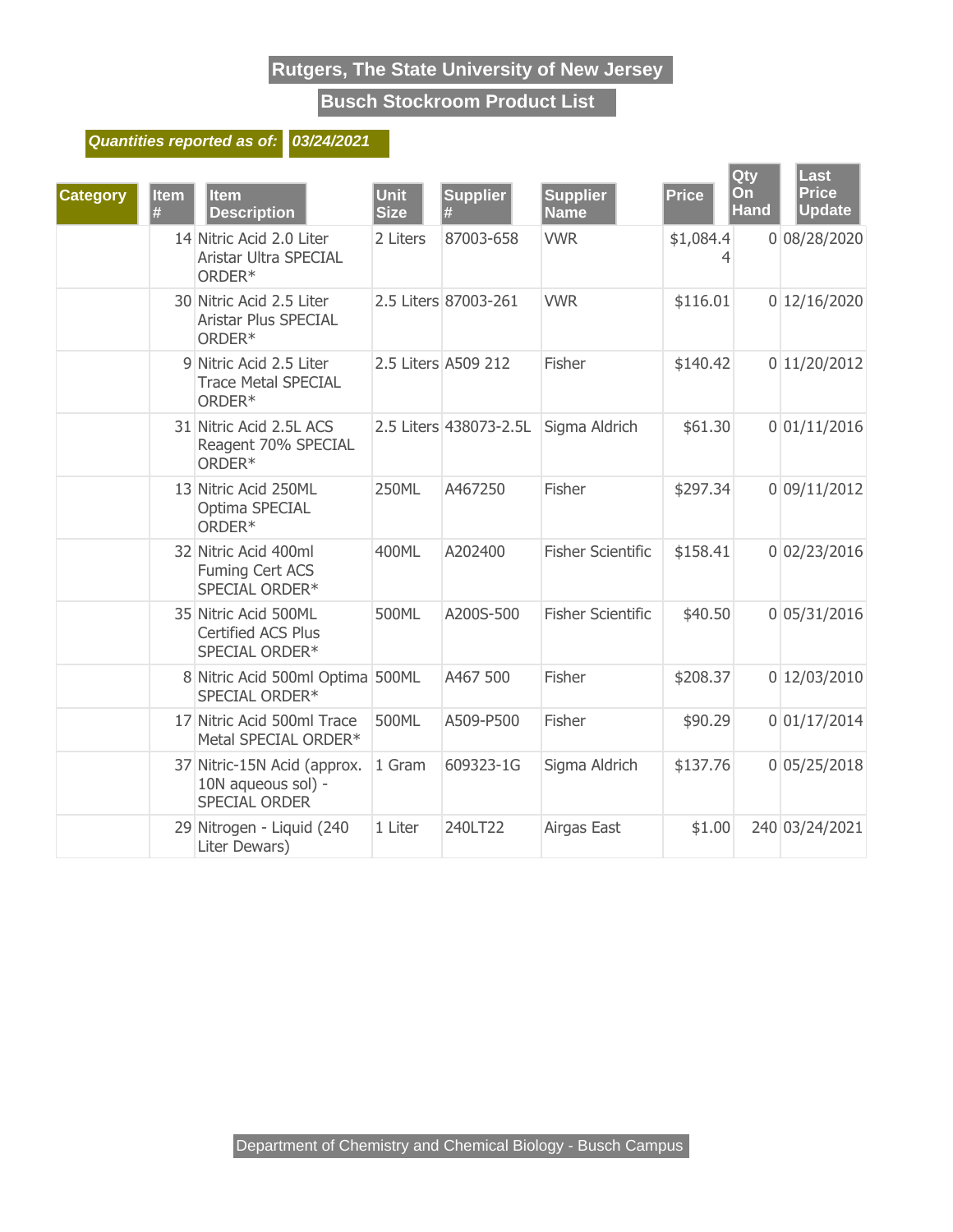**Busch Stockroom Product List**

#### **Quantities reported as of: 03/24/2021**

| <b>Category</b> | <b>Item</b><br>Ħ. | <b>Item</b><br><b>Description</b>                  | <b>Unit</b><br><b>Size</b> | <b>Supplier</b><br>#                 | <b>Supplier</b><br><b>Name</b>       | <b>Price</b> | Qty<br>On<br><b>Hand</b> | Last<br><b>Price</b><br><b>Update</b> |
|-----------------|-------------------|----------------------------------------------------|----------------------------|--------------------------------------|--------------------------------------|--------------|--------------------------|---------------------------------------|
| Lab<br>Supply   |                   |                                                    |                            |                                      |                                      |              |                          |                                       |
|                 |                   | 1260 Aluminum Foil                                 | 1 Roll                     | 01-213-100                           | Fisher                               | \$3.09       |                          | 20 09/09/2020                         |
|                 |                   | 1298 Bottle - Carrier for Acid                     | Each                       | 56608-970                            | <b>VWR</b>                           | \$59.10      |                          | 3 09/04/2014                          |
|                 |                   | 1299 Box - Broken Glass<br>Disposal                | 1 Box                      | 12-009-7A                            | Fisher                               | \$3.68       |                          | 12 03/02/2021                         |
|                 |                   | 1690 Bulb, Latex - 2 ml                            | Each                       | 03 448 22                            | Fisher                               | \$0.25       |                          | 144 07/17/2020                        |
|                 |                   | 39 Clorox Disinfecting<br>Wipes                    | $\mathbf{1}$<br>Canister   | part no:<br>000110 mfg<br>no: 446000 | IPO: Center<br><b>General Stores</b> | \$0.00       |                          | 0 06/19/2020                          |
|                 |                   | 10 Cylinder Bench Bracket<br>with 54" strap        | Each                       | Y99242200                            | Airgas East                          | \$68.68      |                          | 5 08/12/2019                          |
|                 |                   | 11 Cylinder Replacement<br><b>Strap</b>            | Each                       | Y99STRAP                             | Airgas                               | \$7.60       |                          | 2 05/13/2019                          |
|                 |                   | 1627 Detergent - Liquid<br>Dishwashing             | Each                       | 4TKE6                                | WW Grainger,<br>Ince                 | \$4.01       |                          | 16 10/29/2020                         |
|                 |                   | 41 Face Masks - disposable                         | Pack of<br>10              | PS-NEW-<br>Face Masks-<br>10ct       | Amazon                               | \$4.82       |                          | 172 07/08/2020                        |
|                 |                   | 1606 Gloves - Nitrile (M)                          | 1 Box                      | 32934-080                            | <b>VWR</b>                           | \$18.56      |                          | 19 03/19/2021                         |
|                 |                   | 1607 Gloves - Nitrile (L)                          | 1 Box                      | 32934-082                            | <b>VWR</b>                           | \$18.56      |                          | 25 03/12/2021                         |
|                 |                   | 1605 Gloves - Nitrile (S)                          | 1 Box                      | 32934-078                            | <b>VWR</b>                           | \$12.20      |                          | 8 12/08/2020                          |
|                 |                   | 44 Gloves - Nitrile (XL)                           | 1<br>Box/Pack              | 82026-430                            | <b>VWR</b>                           | \$13.31      |                          | 26 10/06/2020                         |
|                 |                   | 1610 Gloves - Rubber Large<br>Size 10              | 1 Pair                     | TK31897697<br>Т                      | <b>WW Grainger</b>                   | \$2.29       |                          | 1 08/14/2019                          |
|                 |                   | 1609 Gloves - Rubber Med<br>Size 9                 | 1 Pair                     | 19 014 478                           | Fisher                               | \$2.29       |                          | 6 03/01/2019                          |
|                 |                   | 1608 Gloves - Rubber Small<br>Size 8               | 1 Pair                     | 19-014-477                           | Fisher                               | \$2.08       |                          | 1 06/13/2016                          |
|                 |                   | 1612 Goggles - Safety Flexible 1 Pair              |                            | 18-999-2315                          | Fisher                               | \$11.33      |                          | 5 10/10/2018                          |
|                 |                   | 1614 Goggles - Safety Glasses 1 Pair               |                            | 17 985 30J                           | Fisher                               | \$7.36       |                          | 6 05/13/2019                          |
|                 |                   | 43 Hand Sanitizer 80%<br>alcohol Refill            | 1 Gallon                   | 1985500                              | <b>Fisher Scientific</b>             | \$47.44      |                          | 11 07/31/2020                         |
|                 |                   | 40 Hand Sanitizer Gel 75%<br>alcohol - pump bottle | 17<br>ounces               | n/a                                  | Amazon<br>punchout -<br>21SUPPLY     | \$8.96       |                          | 82 07/09/2020                         |

Department of Chemistry and Chemical Biology - Busch Campus